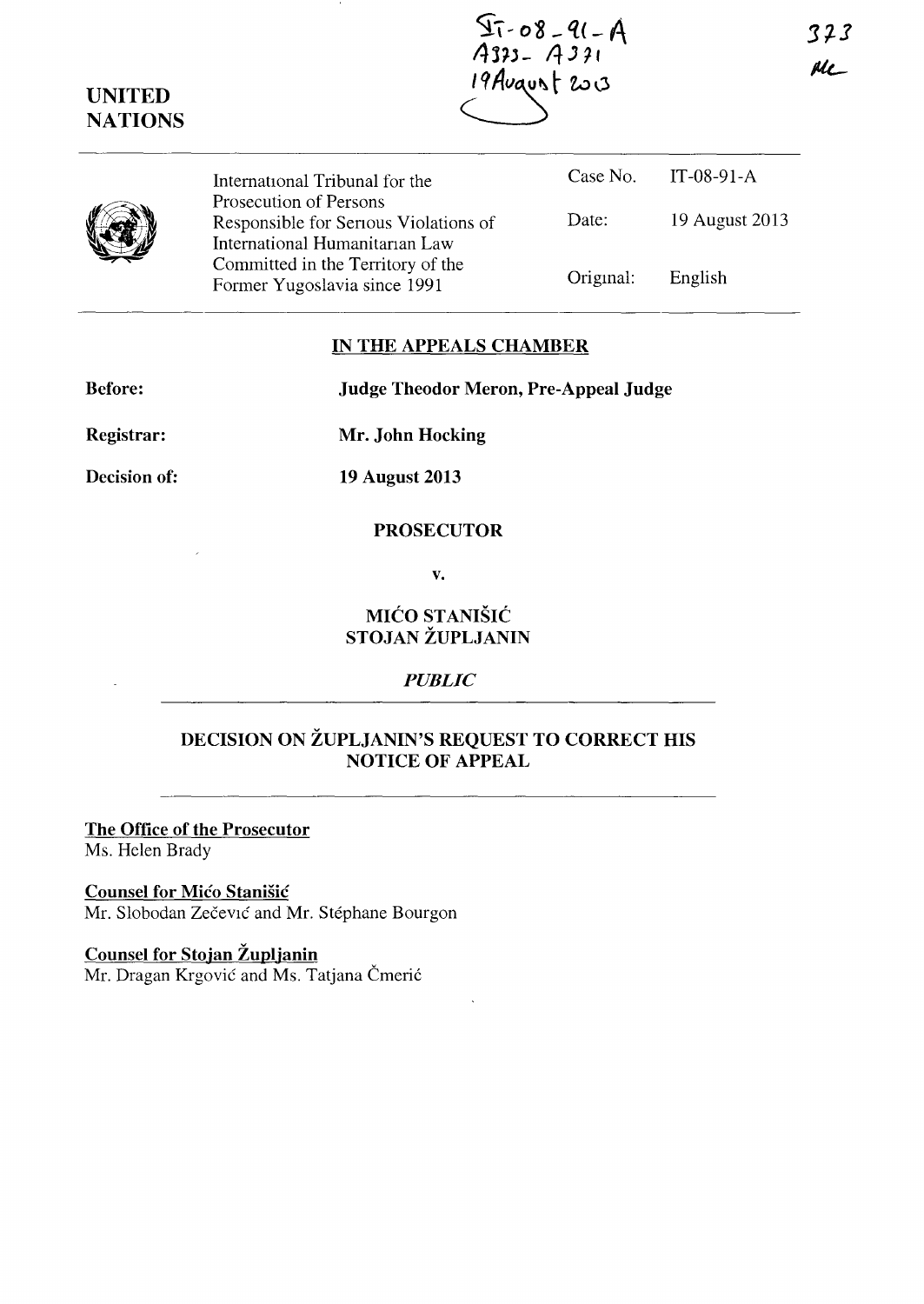**I, THEODOR MERON,** Judge of the Appeals Chamber of the International Tribunal for the Prosecution of Persons Responsible for Serious Violations of International Humanitarian Law Committed in the Territory of the former Yugoslavia since 1991 ("Appeals Chamber" and "Tribunal", respectively) and Pre-Appeal Judge in this case;<sup>1</sup>

**NOTING** the "Judgement" rendered by Trial Chamber II on 27 March 2013:<sup>2</sup>

**NOTING** the "Notice of Appeal on Behalf of Stojan [Z]upljanin" filed by Stojan Zupljanin ("Župljanin") on 13 May 2013 ("Notice of Appeal");

**BEING SEISED OF** the "[Z]upljanin Request to Correct His Notice of Appeal" filed by Zupljanin on 9 July 2013 ("Requesf');

**NOTING** that the Request seeks leave to correct three errors in the Notice of Appeal to ensure that there is no ambiguity in relevant passages, specifically: (i) to insert the word "his" before the word "control" in Sub-ground 1(a); (ii) to delete the word "or" between the words "administrative" and "obligations" in paragraph 11; and (m) to insert the word "by" between the words "fact" and "taking" in Sub-ground  $4(c)$ ;<sup>3</sup>

**NOTING** that the Office of the Prosecutor of the Tribunal did not file any response to the Request;

**CONSIDERING** that a party may, without requesting leave from the Appeals Chamber, file a corrigendum to their previously filed brief or motion whenever a minor or clerical error in said brief or motion is subsequently discovered and where correction of the error is necessary m order to provide clarification;<sup>4</sup>

**CONSIDERING** that the corrections sought address minor typographical errors and will ensure that the relevant passages are clear;

## **HEREBY GRANT** the Request; and

**AUTHORIZE** Zupljamin to file a corrigendum to his Notice of Appeal correcting the three typographical errors.

<sup>&</sup>lt;sup>1</sup> Order Designating a Pre-Appeal Judge, 15 April 2013. p 1

<sup>&</sup>lt;sup>2</sup> Prosecutor v *Mićo Stantšić and Stojan Župljanin*, Case No. IT-08-91-T

<sup>&</sup>lt;sup>3</sup> Request. paras 1-2

<sup>&</sup>lt;sup>4</sup> See, e g . Prosecutor *v Llube Boškoski and Johan Tarčulovski*, Case No IT-04-82-A. Decision on Boškoski Defence Corngendum to Respondent Bnef, 16 Apn12009, p 3. n 15.